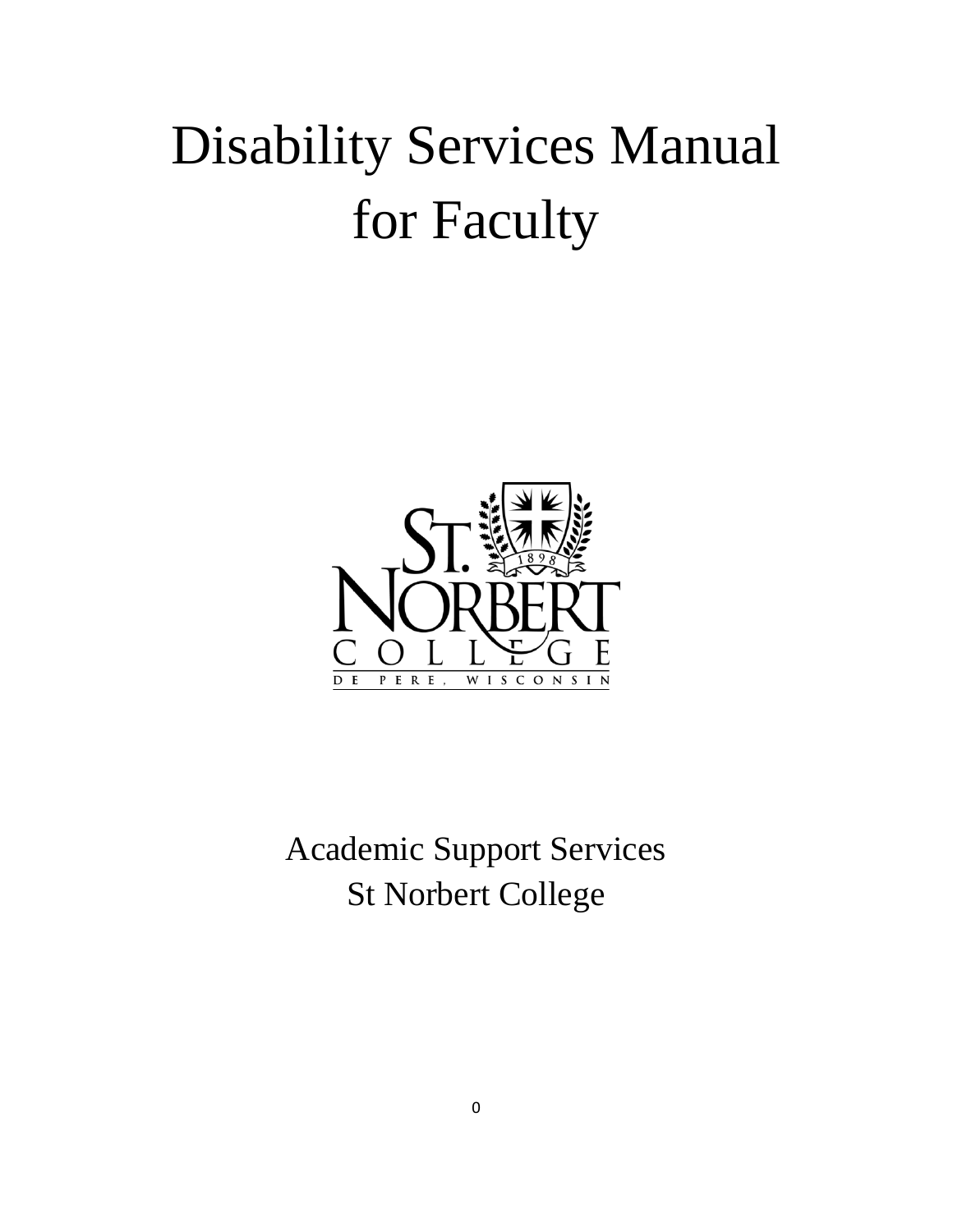## **Table of Contents**

| Philosophy                                                                     | $\overline{2}$ |
|--------------------------------------------------------------------------------|----------------|
| Rehabilitation Act of 1973                                                     | 2              |
| Americans with Disabilities Act                                                | 3              |
| <b>Recent Legal Decisions</b>                                                  | 4              |
| <b>Student Disabilities Policy</b>                                             | 5              |
| Responsibilities of College, Students, Director<br>Responsibilities of Faculty | 6<br>7         |
| Students with Disabilities & General Education requirements                    | 7              |
| Procedures                                                                     | 8              |
| <b>Appeals Process</b>                                                         | 9              |
| Interaction & Communication tips                                               | 10             |
| Advising students with Disabilities                                            | 10             |
| <b>Disabilities</b>                                                            | 11             |
| Instructional Approaches to Students with Disabilities                         | 14             |
| <b>Frequently Asked Questions</b>                                              | 16             |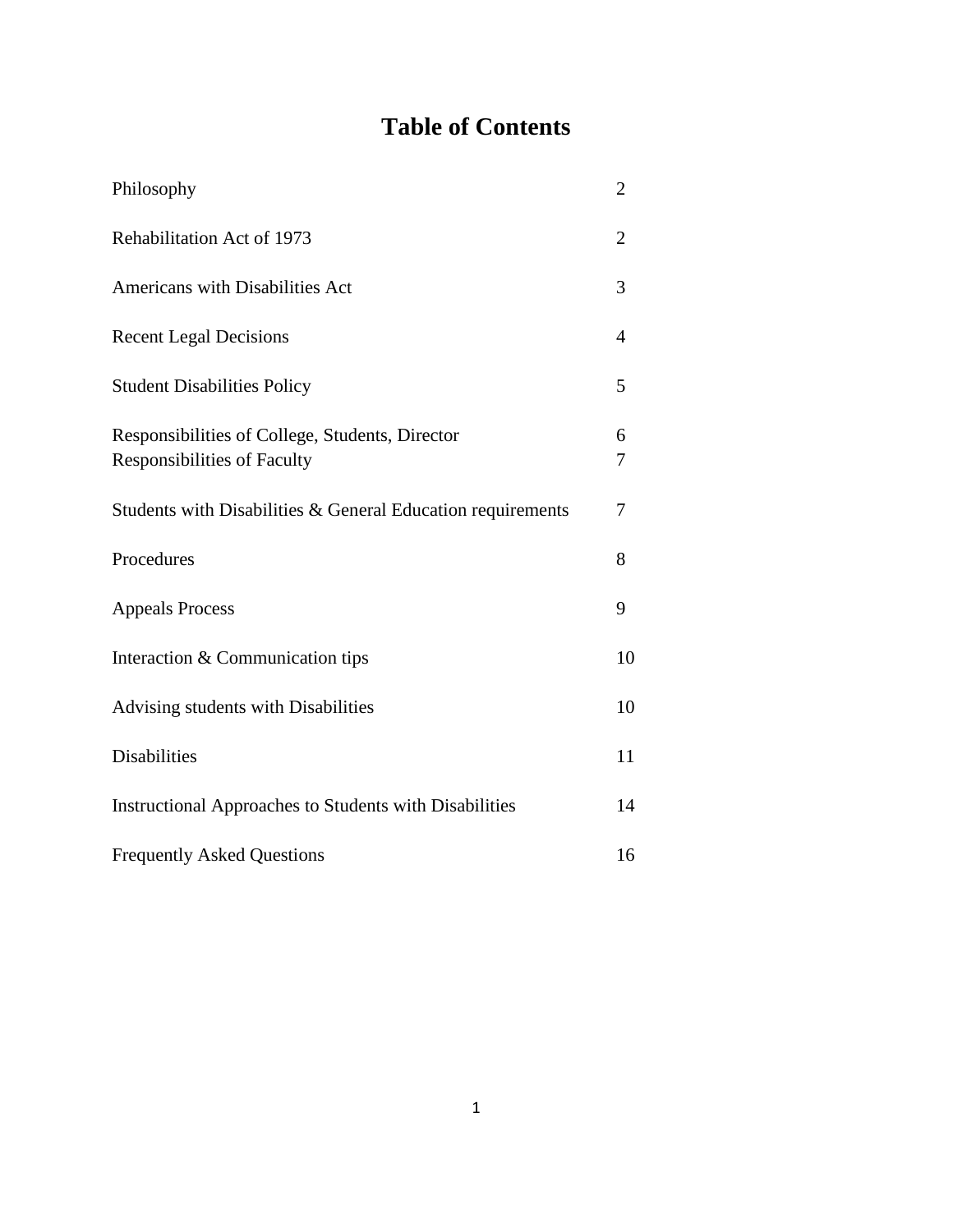## **Philosophy & Preamble**

Students with disabilities attending St. Norbert College will be integrated as completely as possible within the college community even though the college does not offer a specialized program for persons with disabilities. All students, including those with disabilities, are subject to the guidelines outlined in the college catalog and The Citizen: A Student Guide to the St. Norbert College community (Student Handbook).

St. Norbert College is committed to providing equal opportunities for success to students with disabilities. Keys to success in pursing an education at St. Norbert College are:

Timely preparation and planning for college.

The ability to realize personal strengths and limitations.

The assertiveness to seek assistance when necessary.

Involvement in academic and extracurricular activities.

Involvement in the St. Norbert College community will prepare the student for success after college by giving the student the opportunity to develop personally, intellectually, and spiritually.

The office of Academic Support Services offers a variety of support services. All support services are elective and must be requested by the student. The policies and procedures adopted by Academic Support Services at St Norbert College are guided by the following statutes:

#### **The Rehabilitation Act of 1973 and the Americans with Disabilities Act (ADA) of 1990**

#### **A. Rehabilitation Act of 1973 (PL 93-112), Section 504**

Title V of the Rehabilitation Act of 1973 is generally regarded as the first nation "civil rights" legislation for persons with disabilities.

**Section 504** is a program access statute that applies to entities that receive federal funds. (It is this mandate that has promoted the development of disability support service programs in colleges and universities over the last 40 years.) It requires that "No individuals with disability in the United States shall, solely by reason of his or her disability, be excluded from participation in, be denied the benefits of, or be subjected to discrimination under any program or activity conducted by an executive agency." A "program or activity" is defined as including all of the operations of a local educational agency, system of vocational education, or other school system.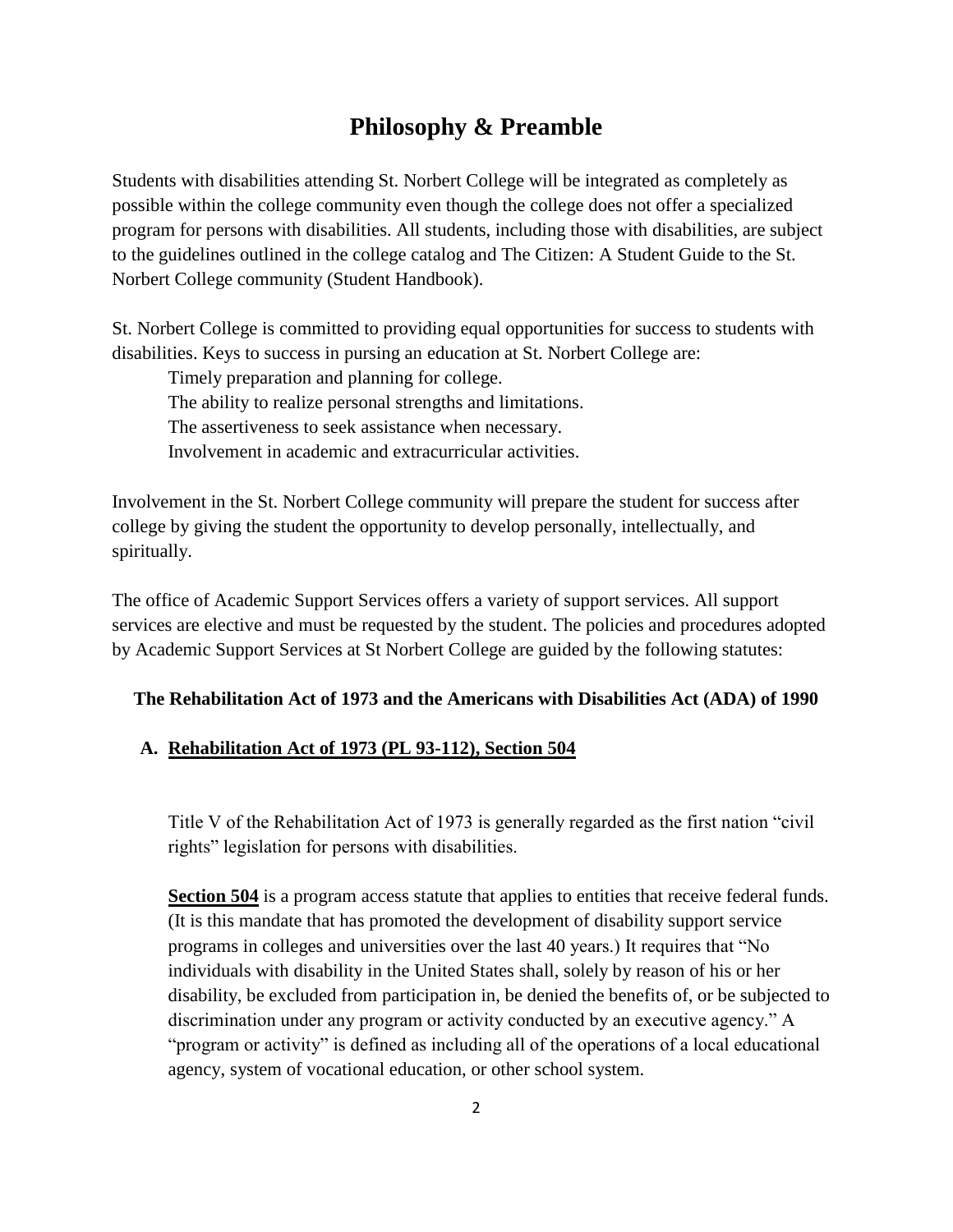Subpart E of Section 504 deals specifically with institutions of higher education. It requires that institution (public or private) be prepared to make appropriate academic adjustments and reasonable modifications to policies and practices in order to allow the full participation of students with disabilities in the same programs and activities available to students without disabilities.

Under the provisions of Section 504, colleges may not discriminate in the recruitment, admission, educational process, or treatment of students. Students who have selfidentified, provided documentation of his/her disability, and requested reasonable accommodation are entitled to receive approved modifications of programs, appropriate academic adjustments, or auxiliary aids that enable them to participate in and benefit from all education programs and activities.

Section 504 specifies that colleges may not limit the number of students with disabilities admitted, make pre-admission inquires as to whether or not an applicant has a disability, use admission tests or criteria that inadequately measure the academic qualifications of students with disabilities because special provisions were not made, exclude a student with a disability from any course of study, or establish rules and policies that may adversely affect students with disabilities.

#### **B. Americans with Disabilities Act (ADA) (PL 101-336)**

The ADA consists of five sections or "Titles". Title II addresses public entities including community colleges. Title II mandates that a public entity, including its educational programs, shall make reasonable modifications to policies, practices, or procedures when modifications are necessary to avoid discrimination on the basis of a disability unless these modifications present undue hardship or substantially alter a program. Title II also requires the provision of accessible facilities and auxiliary aids and services by public programs.

The ADA, initiated in 1990, reinforces the provisions of the Rehabilitation Act and extends compliance requirements to all state and local entities regardless of federal funding. The ADA requires that "No qualified individual with a disability shall, by reason of such disability, be excluded from participation or be denied the benefits of the services, programs, or activities of a public entity or be subjected to discrimination by any such entity."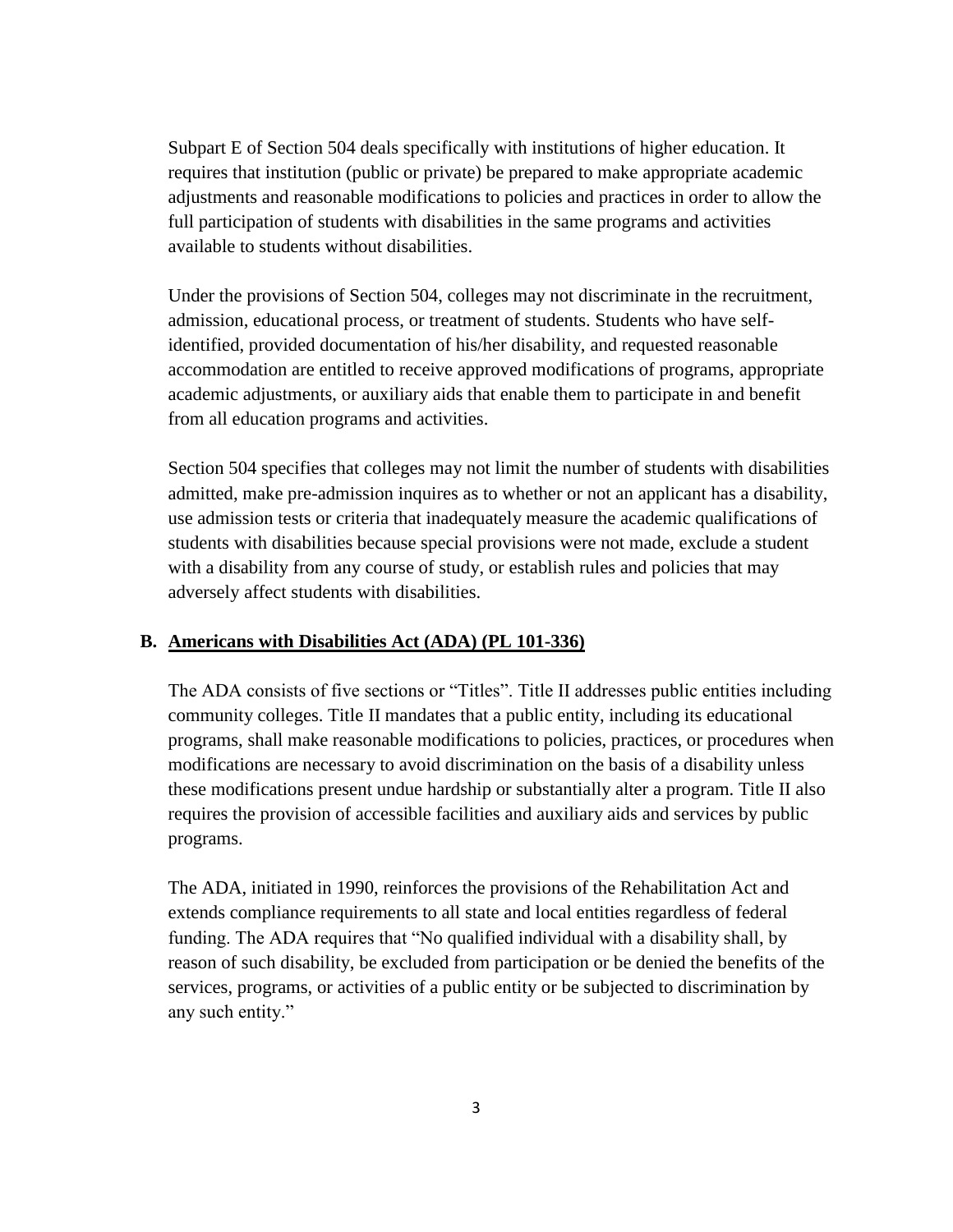#### **Legal Decisions & Implications**

- 1. **The college must provide the accommodation**. After providing documentation of their disability, students are not required to assume the responsibility for securing a necessary accommodation. The college is required to prove reasonable accommodation for a student's known disability so that the student has an equal opportunity to participate in the courses, activities, or programs. The Office of Civil Rights (OCR) ruled that a college could not charge students for necessary accommodations.
- 2. **Expense of accommodation is not undue hardship**. Providing an auxiliary aid or incurring an expense to ensure access would not constitute undue hardship to the college. In determining what constitutes an undue hardship, the OCR views the entire financial resources of the college rather than any single department.
- 3. **Accommodation must be documented**. The college may refuse to grant a student's request for an accommodation that is not specifically recommended in the student's documentation.
- 4. **Handouts in alternate format**. If a student with a visual impairment is enrolled in a class, the instructor must provide all handouts in the alternate format requested by the student. In addition, all handouts must be made available to students on the same day they are distributed to students without disabilities.
- 5. **Classroom must be accessible**. The classroom's location must be changed to provide accessibility for a student with mobility impairment. The college does not need to make every classroom accessible but must provide for the participation of students with disabilities when "viewed in its entirety."
- 6. **Material on reserve in the library**. The instructor must make course material on reserve in the library available in alternate formats for students with visual impairments.
- 7. **Extended time**. Extended time is a reasonable accommodation for a student whose documentation specifically calls for that accommodation. The college is required to ensure that the student is provided additional time to complete tests and/or course material in order to provide an equal opportunity for that student.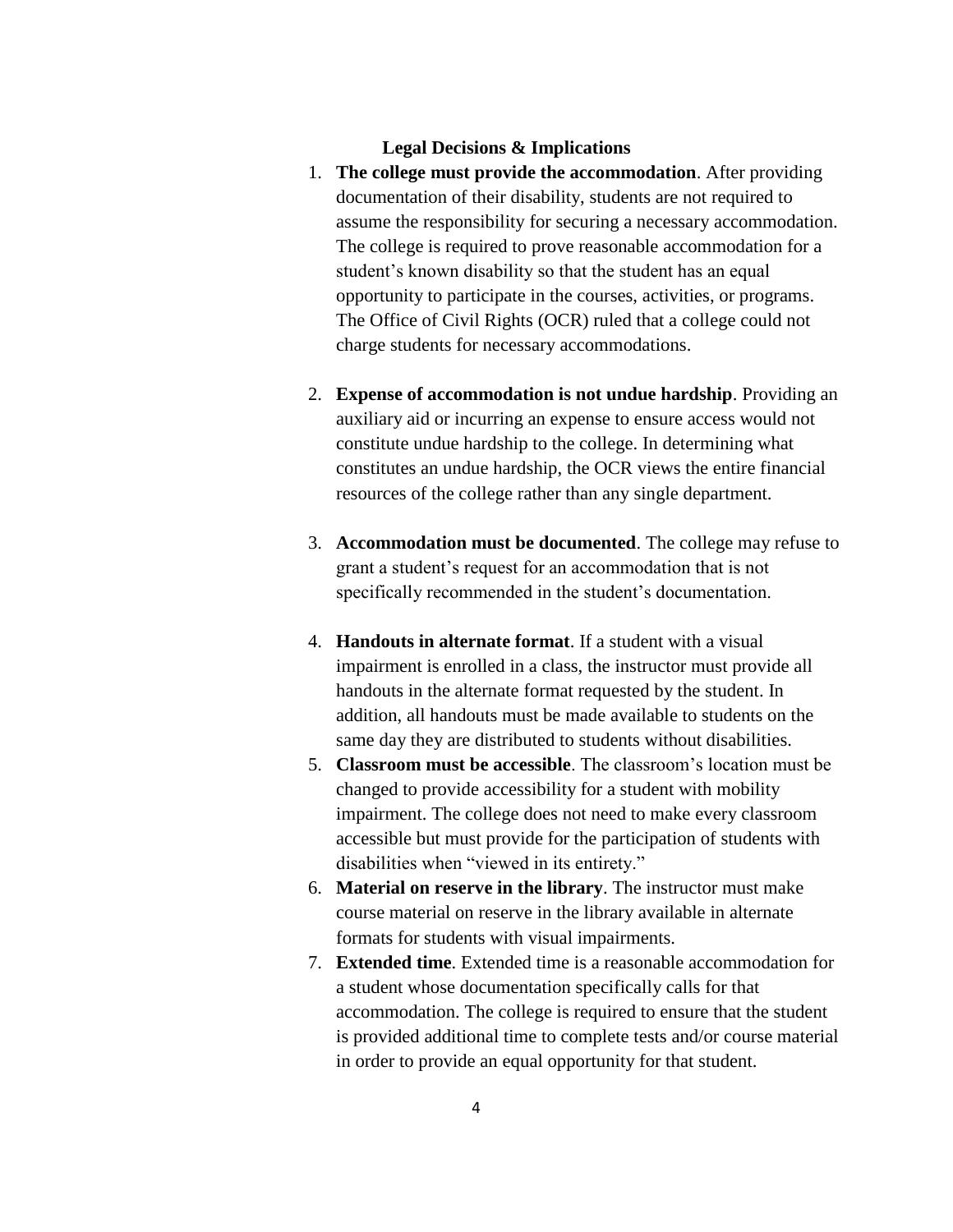- 8. **Confidentiality of diagnostic information**. Faculty and staff do not have the right to access diagnostic information regarding a student's disability. Faculty and staff need only know the accommodations that are necessary to guarantee an equal opportunity for the student.
- 9. **Personal liability**. An individual faculty member who fails to provide an accommodation to a student with a documented disability may be held personally liable.
- 10. **Academic freedom**. Academic freedom does not permit instructors to decide if they will provide special aids and services for students with documented disabilities in the classroom
- 11. **Testing accommodations**. Accommodations for testing such as readers, scribes, or the use of adaptive equipment must be provided for a student with a documented disability.
- 12. **Students may file a grievance**. A student with a disability may not only file a claim with the U.S. Department of Education's Office for Civil Rights, but they may also file a complaint with HUD.
- 13. **Personal services and aids**. The college is not required to provide personal services such as attendant care, or personal aids such as wheelchairs or eyeglasses.

## **STUDENT DISABILITES POLICY**

#### **Definition of Disability**

St. Norbert College subscribes to the definition of disability stated in the AMERICANS WITH DISABILITIES ACT (ADA) and section 504 of the REHABILITATION ACT OF 1973:

> A person is disabled if he or she has a physical or mental impairment which substantially limits one of more major life activities; if he or she has a history of disability…

The College does provide limited diagnostic services to determine the presence or type of disability. The College does provide supportive services to students who present documentation of disability.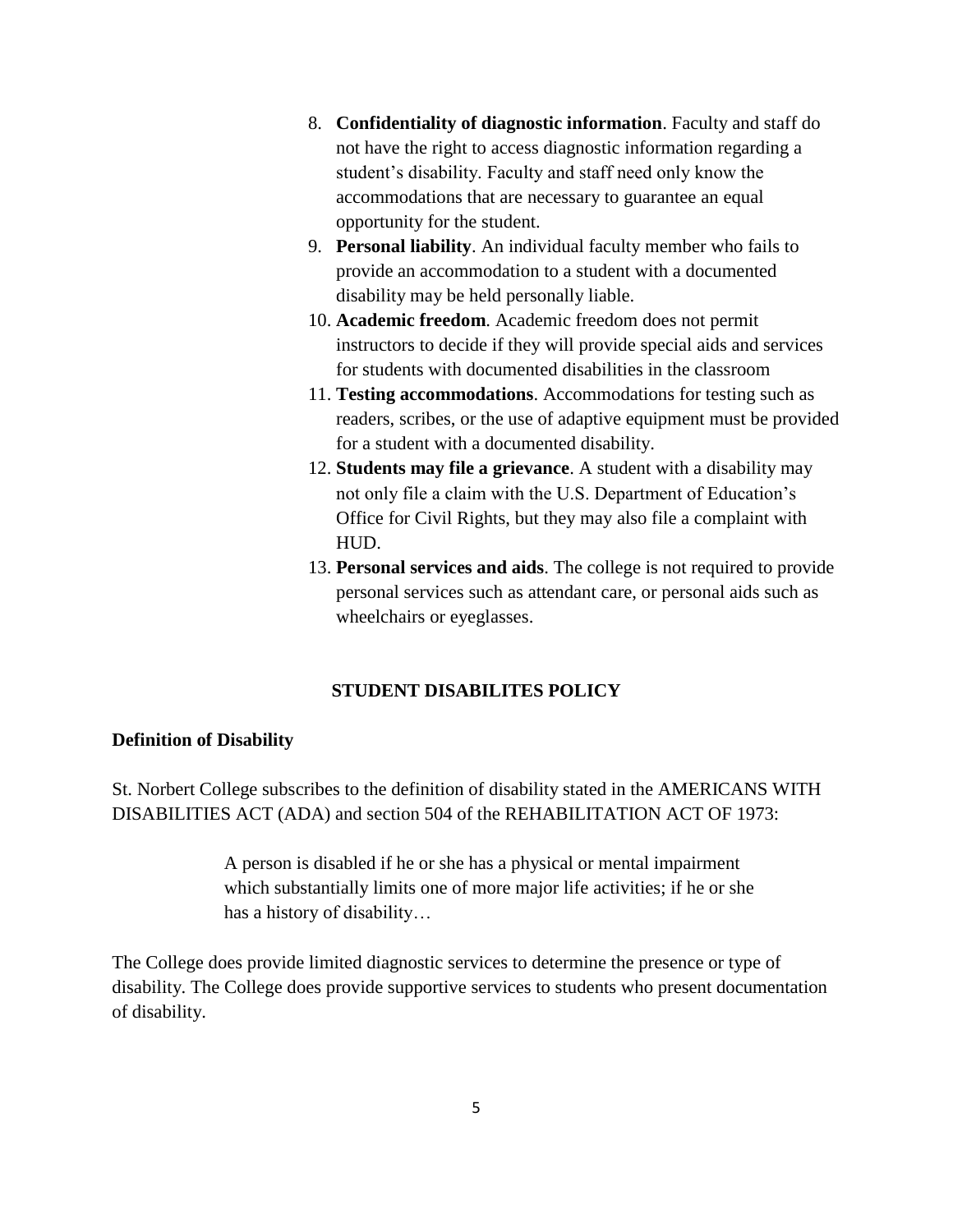## **The College's Responsibility to Students with Disabilities**

Students with documented disabilities are entitled to REASONABLE ACCOMMODATIONS. Reasonable accommodations are modifications or adjustments to either the College environment or to academic processes which make it possible for students with disabilities to perform the functions necessary for fulfillment of College degree requirement. Reasonable accommodations include neither those which require significant difficulty or expense for the College nor personal items, such as eyeglasses.

## **Responsibilities of a Student with a Disability**

Any student who seeks accommodations for a disability is expected to:

- 1. Provide appropriate documentation, sufficient to identify the nature and extent of his/her disability, to the Director of Academic Support Services.
- 2. Request necessary services and/or auxiliary aids in a timely manner. The student is requested to provide information regarding needs for accommodation at least six weeks in advance of the beginning of an academic term so that the College can respond appropriately.
- 3. Meet with the Director of Academic Support Services at the beginning of their academic career at St. Norbert College for a needs assessment and secure the appropriate "Request for Accommodations" form.
- 4. Inform appropriate College personnel of his or her accommodation needs. Such "appropriate personnel: may include but not limited to, instructors, residence life staff, academic advisors, campus security personnel, and staff of Health and Wellness Services.
- 5. Immediately report any problems or concerns associated with the granted accommodations.
- 6. Provide updated information to the Director of Academic Support Services should his/her needs change.

## **Responsibility of the Director of Academic Support Services**

The Director of Academic Support Services will:

- 1. Review the documentation to validate the disability and ensure that the student qualifies for services as a student with a disability.
- 2. Grant the request for reasonable accommodation in the form of services and/or auxiliary aids that are supported by the student's documentation.
- 3. Coordinate the granted accommodations.
- 4. Assist the student in advocating for their documented needs.
- 5. Assist faculty in meeting the needs of students with disabilities.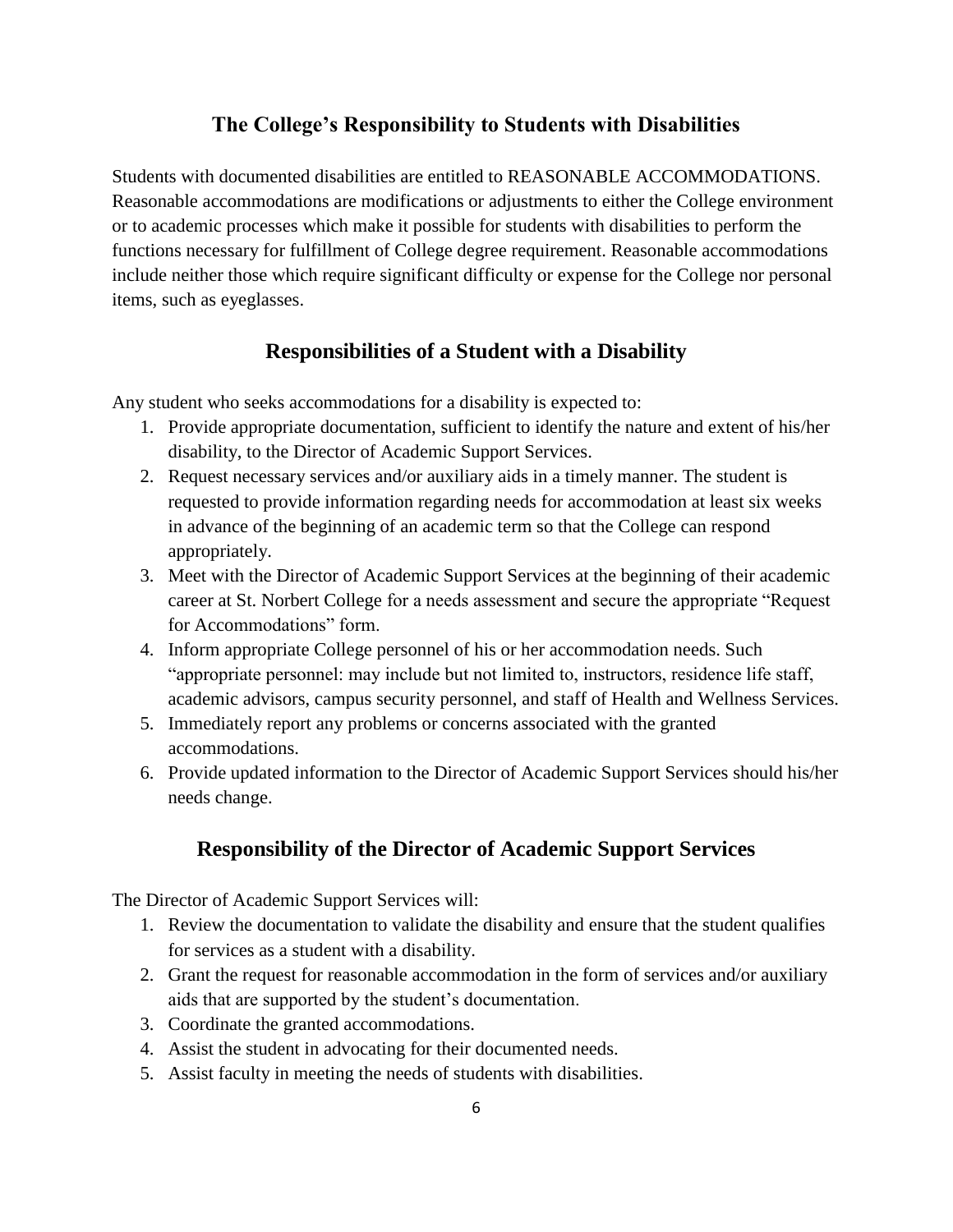## **Responsibility of the Faculty**

Faculty members dealing with a student with a disability are expected to:

- 1. Assist in maintaining the confidentiality of the student with a disability. The student is required only to supply the information related in his/her accommodation plan. The student is not required to present to the faculty member the documentation of the disability. If the student willingly discloses information about the disability, the faculty is not allowed to share that information with other staff, students, or faculty without the informed, written permission of the student, as required by law.
- 2. Provide a statement in the syllabus indicating how a student with a disability may be granted an accommodation. Reviewing the statement the first day of class is also helpful to the student.
- 3. Encourage students with disabilities to use the available campus resources to ensure their success. These campus resources may include but not limited to the tutoring program, the TA's of the discipline, the Health and Wellness Center, and Academic Support Services.
- 4. Encourage students with disabilities to meet and discuss any issue related to the course and the needs of that student.
- 5. Contact the director of Academic Support Services with questions or concerns about accommodations or a student with a disability.
- 6. Provide the requested accommodation as indicated on the "Academic Support Services Accommodation Request Form." The faculty member should endeavor to accommodate the student with the assistance of Academic Support Services.

#### **Students with Disabilities and General Education Requirements**

Approved by General Education Committee December 2, 1994

For students with learning disabilities or, in some cases, students with physical disability, the General Education Committee shall make decisions about General Education Requirements in accord with the following policy:

- 1. The student shall have a medical and/or psychological assessment prepared by a licensed and/or certified professional that diagnoses the problem and suggests appropriate academic accommodations. The assessment shall be on file in the office of Academic Support Services.
- 2. With consultation between the Director of Academic Support Services and the faculty members who teach the student, the College shall provide the reasonable and appropriate accommodations identified in the assessment as means of meeting the specific learning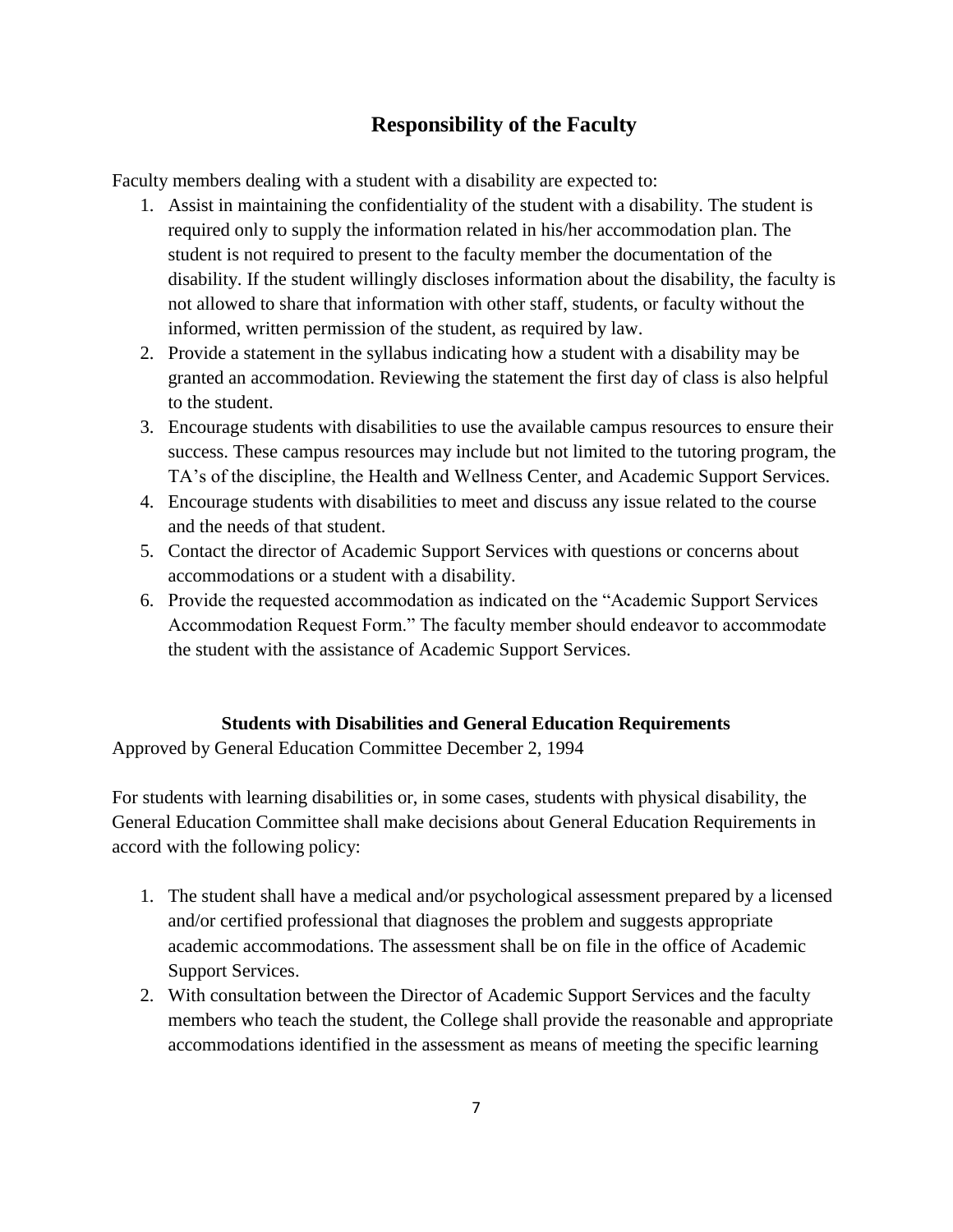needs of the student so that she/he is able to meet the General Education Program requirements.

- 3. Substitution of a course in order to meet distribution area requirements shall be considered by the General Education Committee only if the college is unable to provide any other appropriate accommodation or if testing demonstrates incontrovertibly that the student is incapable of meeting a distribution area requirement through selection of one of the approved courses.
- 4. The allowable substitution shall be determined by the General Education Committee in consultation with the Direction of Academic Support Services and the faculty in the discipline(s) from which a substitution is being considered.
- 5. Appeals regarding requests for appropriate and reasonable academic accommodations are made to the Academic Accommodations Review Panel in accord with the "Appeals Process for Disputes Regarding Academic Accommodations."

#### **PROCEDURES**

The Office of Academic Support Services offers and coordinates services to St. Norbert College students with disabilities. The staff is available to assist the student, but the responsibility for making needs known rests with the student.

#### **General Services provided by Academic Support Services:**

Academic Accommodations: Tutoring Counseling referral Testing adaptations Note takers Textbooks in non-print format Interpreters for the deaf Assessment of learning styles and study skills Instruction on study skill techniques Liaison with faculty regarding accommodations Special equipment (limited availability)

#### **Access Accommodations:**

Reasonable accommodations for individual needs Reasonable accommodations for Residential Education and Housing Assignments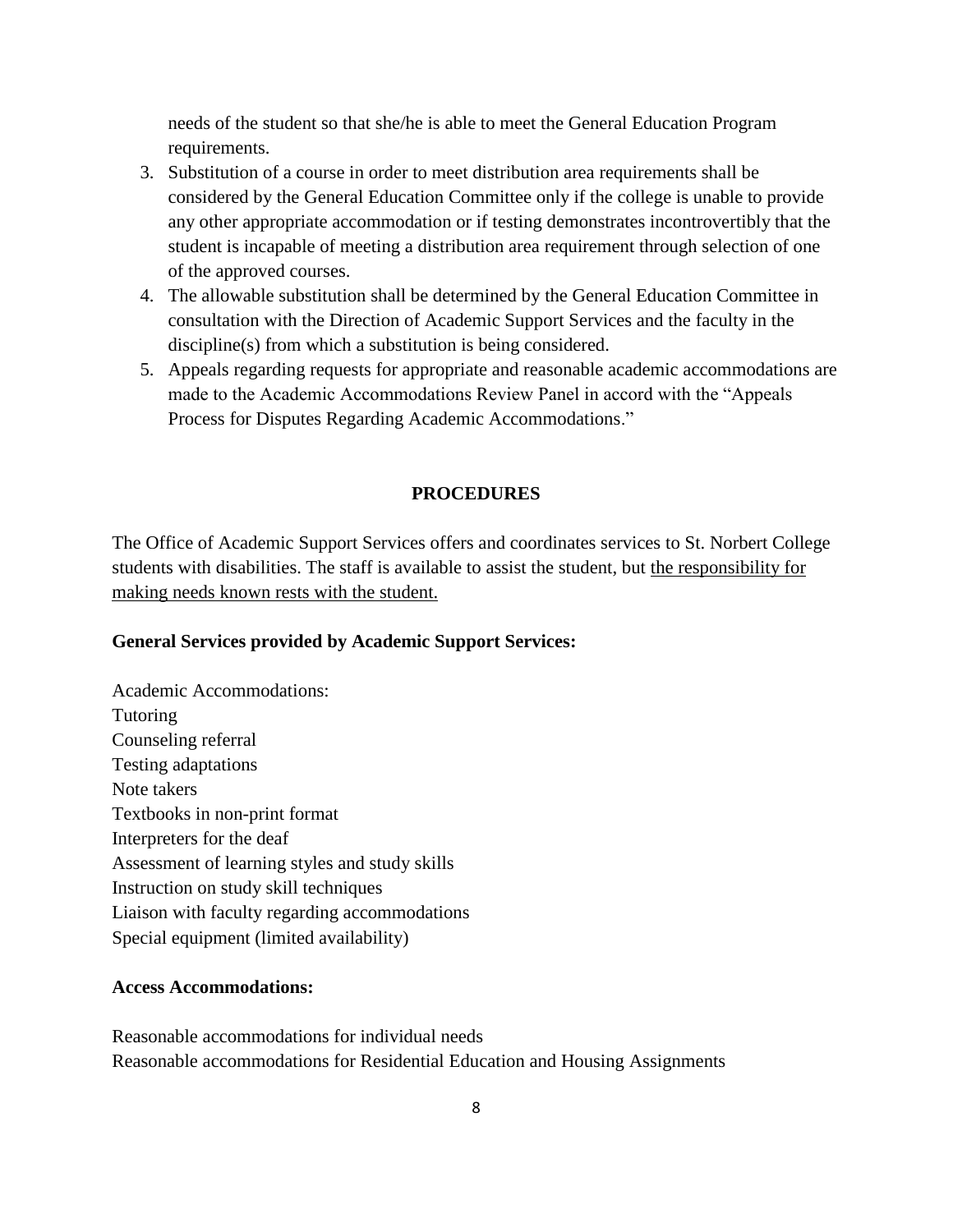#### **Appeals Process – Disputes Regarding Academic Accommodations**

- B. Informal Procedure
	- a. The student or faculty member who believes he/she has a valid basis for complaint regarding a requested academic accommodation shall first attempt to resolve the issue with the student or faculty member involved. If this effort proves unsuccessful, the complainant will discuss the concern with the Director of Academic Support Services who shall investigate the complaint and attempt to resolve the disagreement in a timely manner. If a resolution is not achieved, the complainant may then initiate formal procedure. The appeal should be made within five working days of the unresolved complaint.

#### C. Formal Procedure

- a. A written appeal shall be directed to the Associate Academic Dean who forwards it to the Academic Accommodations Review Panel which is comprised of three appointed faculty members representing each of the academic divisions: (a) a person knowledgeable about disabilities; (b) a member of the General Education Committee; and (c) a faculty member at large.
- b. The complainant will prepare a general description of the complaint an sign the statement (in a case which the complainant has been diagnosed with a developmental Express Writing disorder, the Panel will waive the requirement for written statement and allow the complainant to present his/her case orally). The Associate Academic Dean shall solicit a written response from the other party and submit all documents to the Panel.
- c. The Panel will consider the petition as well as the response of the other party, and investigate further as it deems appropriate. The Panel will conduct a hearing if either party so requests.
- d. The Review Panel will render a decision regarding the complaint within ten working days of receipt of the complaint. The decision will be communicated in writing to the student, the faculty member, the Director of Academic Support Services and the ADA/Section 504 Officer of the college.
- e. Either party, if he/she chooses, appeal through the College's Affirmative Action Officer to the Office of Civil Rights, U.S. Department of Education.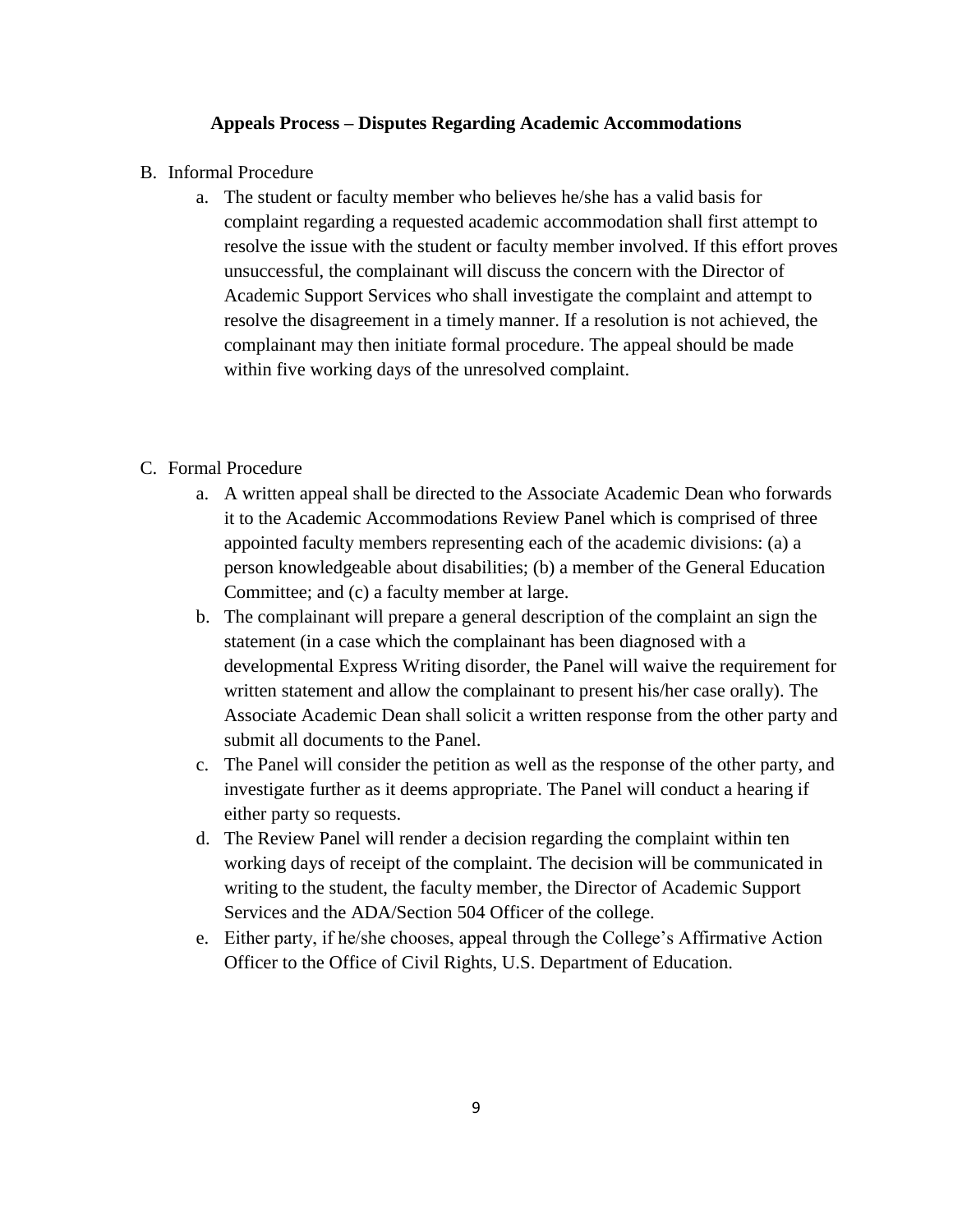## **Interaction and Communication Tips**

Many of us lack experience interacting with individuals with disabilities. Observing the following principles may help to ease discomfort and contribute to more successful interactions with students with disabilities in the classroom and one-on-one:

- 1. Maintain an open mind about what a student with a disability can or cannot do. Let the student determine her or his own capabilities.
- 2. Act as an advocate for treating students with disabilities with the same dignity and respect you would any student.
- 3. Always address a student with a disability directly. Speak clearly, at a moderate pace and volume, and allow the student time to respond. Do not address the student's companions, including interpreters and aides, instead of the student.
- 4. Do not speak more loudly than usual to a student with a hearing disability. The louder the voice, the more likely the sound will distort when passing through a hearing aid.
- 5. When communicating with a student who has a hearing disability, make sure there is sufficient lighting and that your mouth is not obscured. Be prepared to repeat or rephrase what you are saying to facilitate comprehension.
- 6. Face your class while you lecture. Turning towards the blackboard while you talk makes it difficult for any student to hear what you are saying. All students benefit, especially those with visual and hearing impairments.
- 7. It is okay to offer assistance to a student with a physical disability. Please ask before assisting the student.
- 8. Listen attentively when talking with a person who has difficulty speaking. Be patient and wait for the person to finish, rather than correcting or speaking for the person. Never pretend to understand. Repeat what you have understood and allow the person to respond. The response will clue in and guide your understanding.
- 9. Do not lean or hang on a person's wheelchair. The chair is part of the individual's personal body space.
- 10. Do not be embarrassed if you happen to use accepted, common expressions such as "See you later," or "Did you hear about this?" that seems to be related to a person's disability.

#### **Advising Students with Disabilities**

Advising students with disabilities presents many challenges to the college advisor. However, skilled advising can go a long way towards ensuring the success of a student with a disability. To effectively advise a student with a disability, it requires a thorough understanding of the student's goals as well as the student's disability, the barriers the college may have inadvertently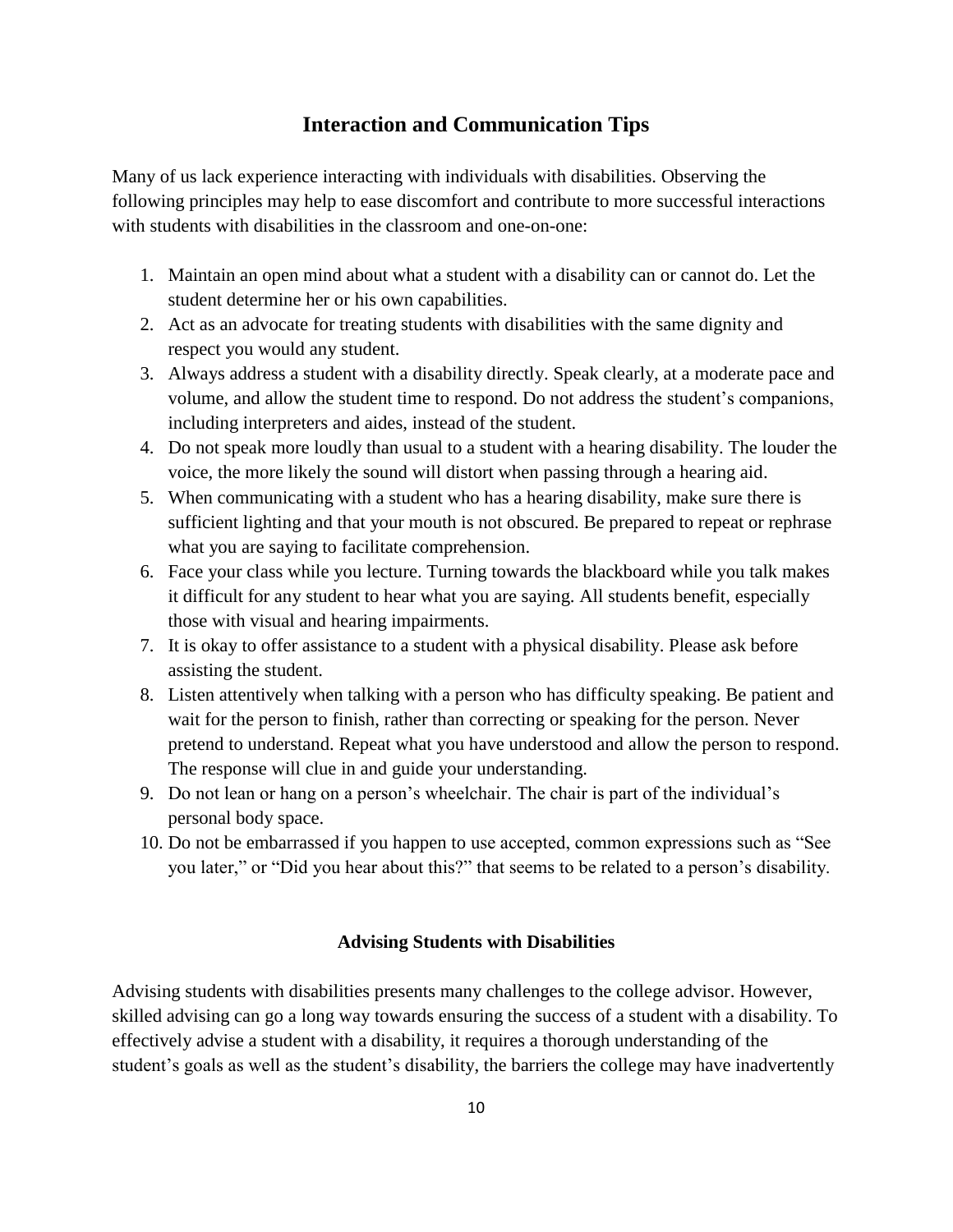created and the resources the college provides that can be used to assist the student in pursuing his or her educational aspirations.

#### **Become familiar with difficulties.**

Advisors who become familiar with the difficulties imposed by a particular disability can logically deduce the importance of some advising practices. For example, if the student is taking medication; are there certain times of the day when the student is less alert? This could have important implications when developing a course schedule. In a similar fashion, students experiencing clinical depression often have more difficulty in the morning. Depending upon the amount of time allowed to pass from one class to another, any student with a mobility issue might have difficulty with classes scheduled back to back in different buildings. Students needing extended time for exams also must schedule appropriately.

#### **Become aware of educational barriers.**

Educational barriers are less visible but no less demanding for students with disabilities. Students with learning disabilities often have difficulty with structure and organization. Instructors who break material down into small sequences and then present it in a logical step-by-step fashion serve them well. Advisors should attempt to learn something about the teaching style of various instructors and enroll students with disabilities accordingly.

#### **Know the rules of your institution.**

It is also important for advisors to know the rules and regulations of their institution. Only if you know the rules are you in a position to take advantage of them for the benefit of the students with whom you are working. Students may qualify for a course substitution. Advisors need to know the procedures for such things as obtaining a course substitution if they hope to assist students who qualify.

#### **Develop collaborative relationships with key campus resources.**

Finally, when working with a student who has a disability, an advisor would be wise to develop collaborative relationships with faculty, financial aid, counseling and other organizations within the college. This can be one of the most important tasks an advisor can undertake.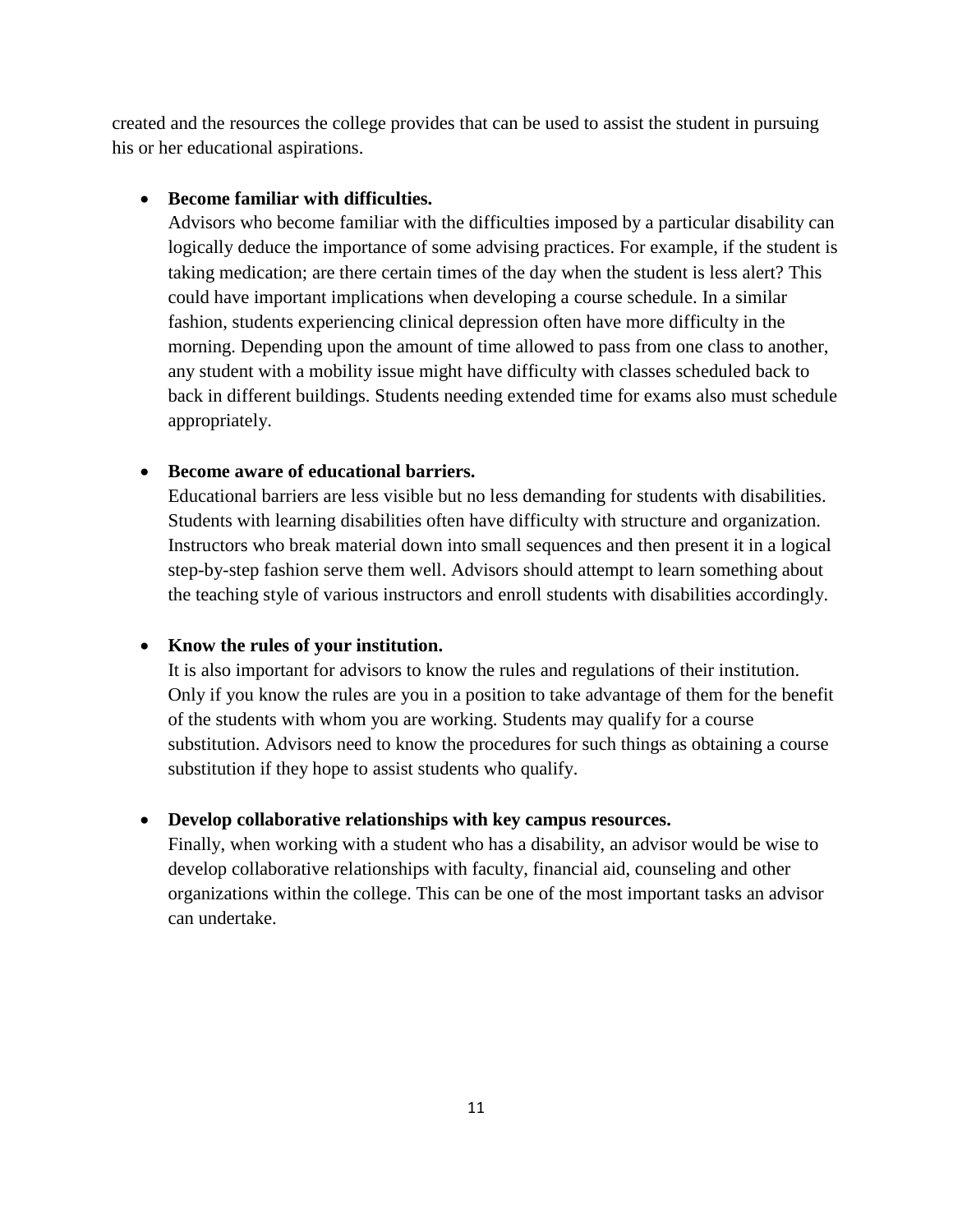## **Description of Disabilities**

The number of students with disabilities is gradually increasing on campus due to many factors. Better diagnostic methods have led to the better understanding of students who have experienced difficulty in the classroom.

Although students with similar disabilities may require different accommodations, it is useful for faculty to be aware of typical strategies for working with students who have various types of impairments. With this basic knowledge you will be better prepared to ask students to clarify their needs and to discuss accommodation requests. The following provides basic information on the disability and the typical accommodations:

**Learning Disabilities**: documented disability that may affect reading, processing information, remembering, calculating, and spatial abilities. Accommodations for students who have specific learning disabilities may include:

Note takers Extended time, alternative testing arrangements Computer with speech output, spell check, and grammar check

**Mobility Impairments** may make walking, sitting, bending, carrying, or using fingers, hands or arms difficult or impossible. Mobility impairment results from any causes including amputation, polio, club foot, scoliosis, spinal cord injury, and cerebral palsy. Typical accommodations for students with mobility impairments may include:

Note take, lab assistant Accessible locations for classrooms, labs and fieldtrips Adjustable tables and/or seating Computer equipped with special input device (i.e., speech input, alternative keyboard)

**Health Impairments** affect daily living and involve the major body systems and or other body parts. Typical accommodations for students who have health impairments may include:

Note taker Extended exam time Flexibility of attendance requirements

**Mental Illness** includes mental health and psychiatric disorders that affect daily living. Examples of accommodations for students with these conditions may include: Note taker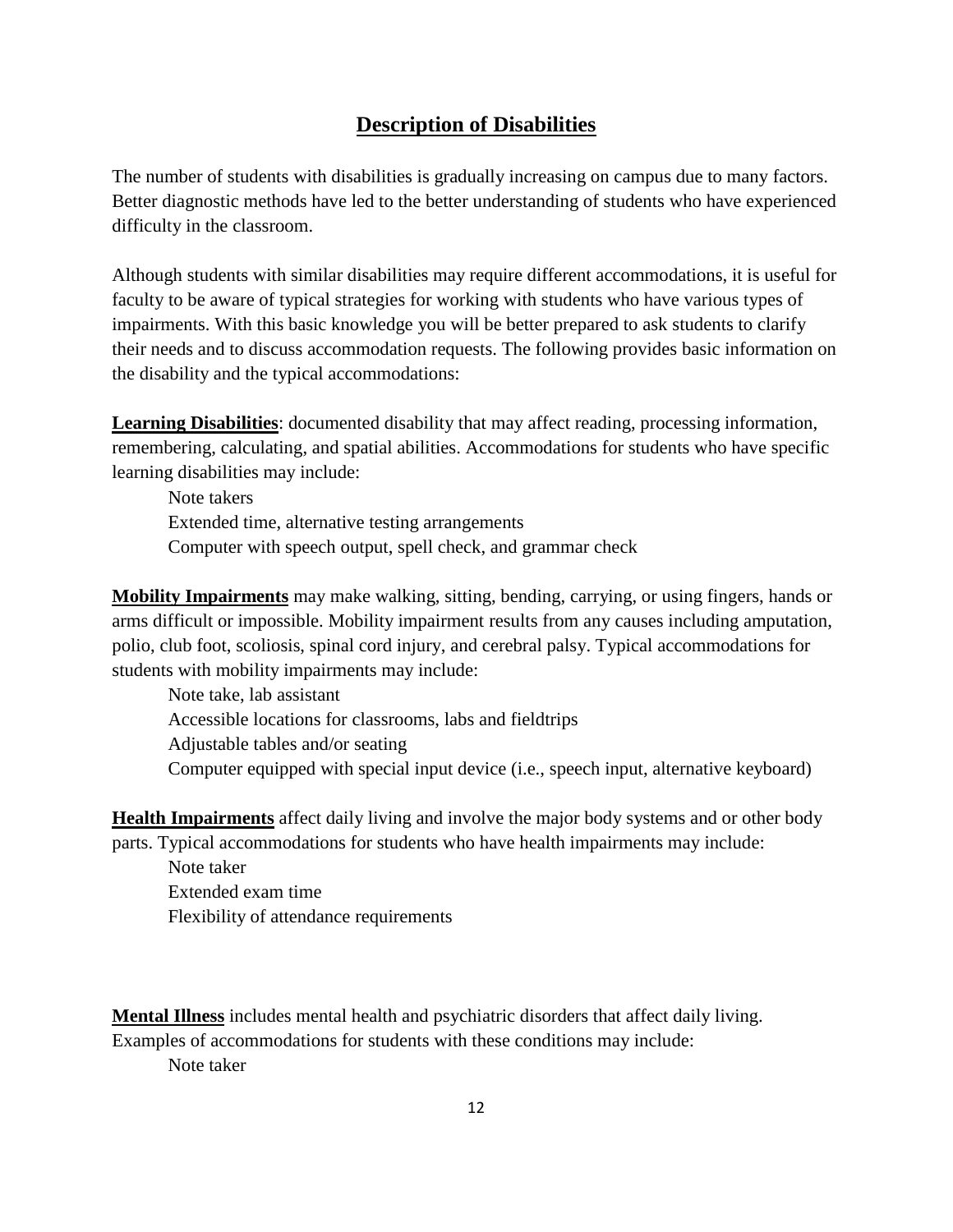Extended time for exams Non-distracting environment for exams

**Hearing Impairments** may make it difficult or impossible to hear or understand lectures, access multimedia materials, and participate in discussions. Examples of accommodations for students who are deaf, hard of hearing, or who have an auditory processing disorder may include:

Interpreter, FM system, note taker Open or closed captioned films Written directions for assignments and lab instructions Preferential seating and elimination of unnecessary background noise

**Asperger Syndrome** is a neurobiological disorder first recognized in 1944. The syndrome was not included in DSM IV until 1994. The syndrome is characterized by autism spectrum type behaviors.

Individuals with Asperger Syndrome exhibit a variety of characteristics and the disorder can range from mild to severe. Persons with Asperger Syndrome show deficiencies in social skills, have difficulties with transitions or changes, and prefer routine. Obsessive routines and preoccupation with a particular subject of interest are two other characteristics. Individuals with Asperger Syndrome have great difficulty reading nonverbal cues and cannot judge personal space. Asperger Syndrome individuals are often overly sensitive to sights, sounds, tastes, smells and feel of objects. Asperger Syndrome individuals perceive the world very differently. The Asperger Syndrome individual often exhibits behaviors that appear to be odd or unusual and those behaviors are the results of neurological differences.

Individuals with Asperger Syndrome have normal intelligence and often have exceptional skill or talent in one specific area. Their vocabularies may be very well developed, however they may exhibit odd prosody and peculiar voice characteristics. These individuals are often very literal.

#### **What can you expect from a student with Asperger Syndrome?**

- Beginning of the semester is very difficult for these individuals. Their behavior will improve over the course of the semester.
- Individuals with Asperger Syndrome may tend to ask and answer too many questions. They may want to respond to every question or talk about a topic that is on the fringe of your lecture material.
- Inappropriate social behaviors (expelling gas, touching body parts, or other behaviors that often only very young children exhibit).
- Their vocabulary is usually very well developed. However, they tend to be very literal.
- They may not have the ability to appropriately interact with their peers.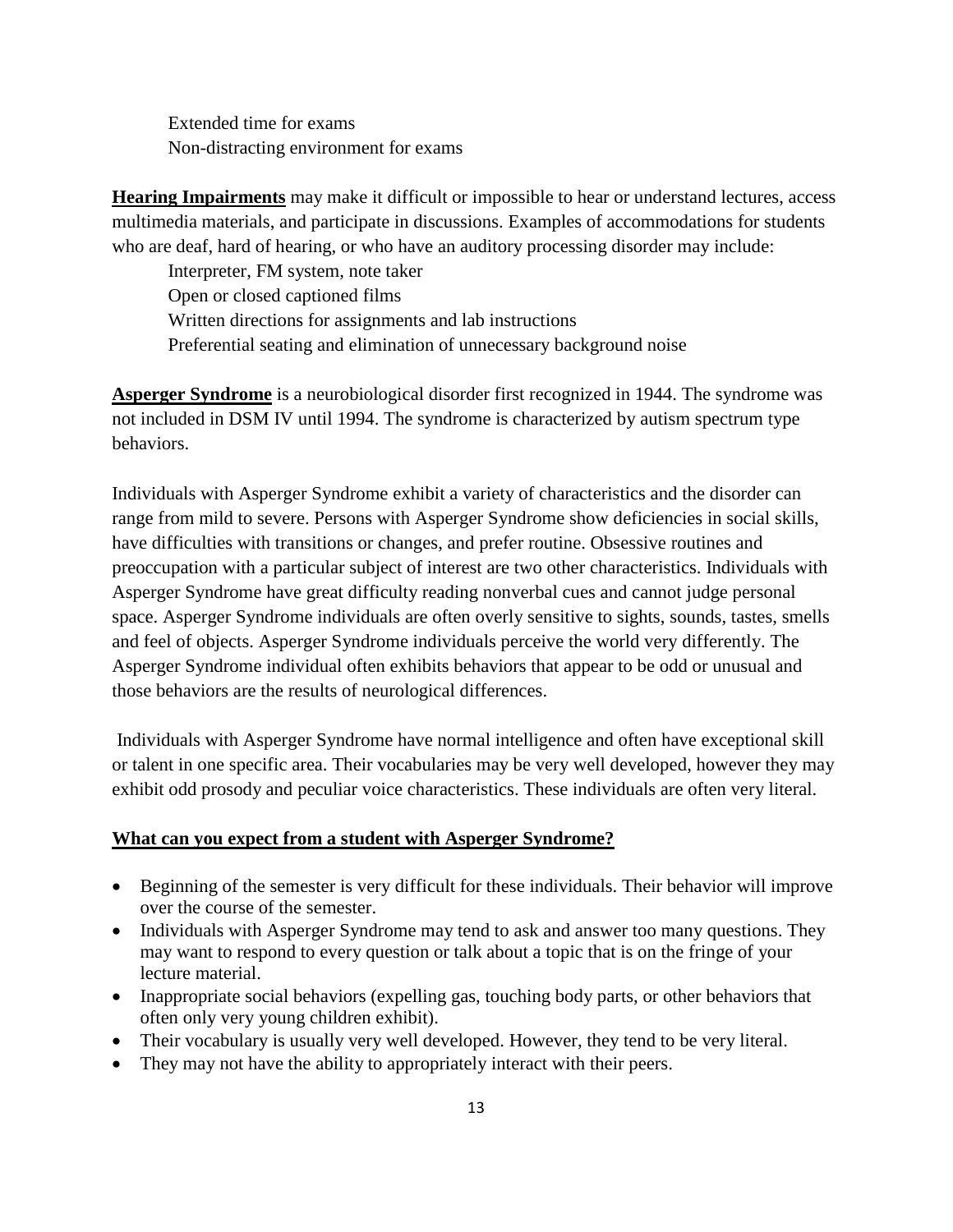- Students with Asperger Syndrome have limited use of gestures, inappropriate facial expressions, and clumsy body language.
- Their level of frustration or anxiety may be displayed as anger. They may strike out at others if the level of frustration or anxiety becomes more than they can manage.

## **What strategies can you use to maintain the appropriate classroom environment?**

- Limit the number of responses the individual can give in any one lecture time (2 responses and 2 questions – number will depend on the type of course you are conducting).
- If the student displays inappropriate social behaviors, directly and firmly ask the individual not to display these behaviors. Give the student the option of leaving the room if they have the need.
- The student with Asperger Syndrome may need accommodations. These accommodations are going to vary. The accommodations will not be the same for all Asperger Syndrome individuals.
- Group work for students with Asperger Syndrome will be very difficult. Members of the group may find this student to be odd and difficult. You may want to have a private discussion with members of the group. You may not disclose the disability but focus on acceptance of the student with Asperger Syndrome and ask the group to try to discover the student's special skills.

## **Instructional Approaches to Students with Disabilities**

Many teaching strategies that assist students with disabilities are known also to benefit nondisabled students. Instruction that is provided in an array of approaches will reach more students than instruction using one method. The following are teaching strategies that will benefit all students in the academic setting.

Students surveyed reported the two most helpful things professors can do to facilitate student learning:

- Speak slower when lecturing
- Speak louder in large classrooms

Required text

 Select a text with a study guide or one which has study features built into each chapter

On the syllabi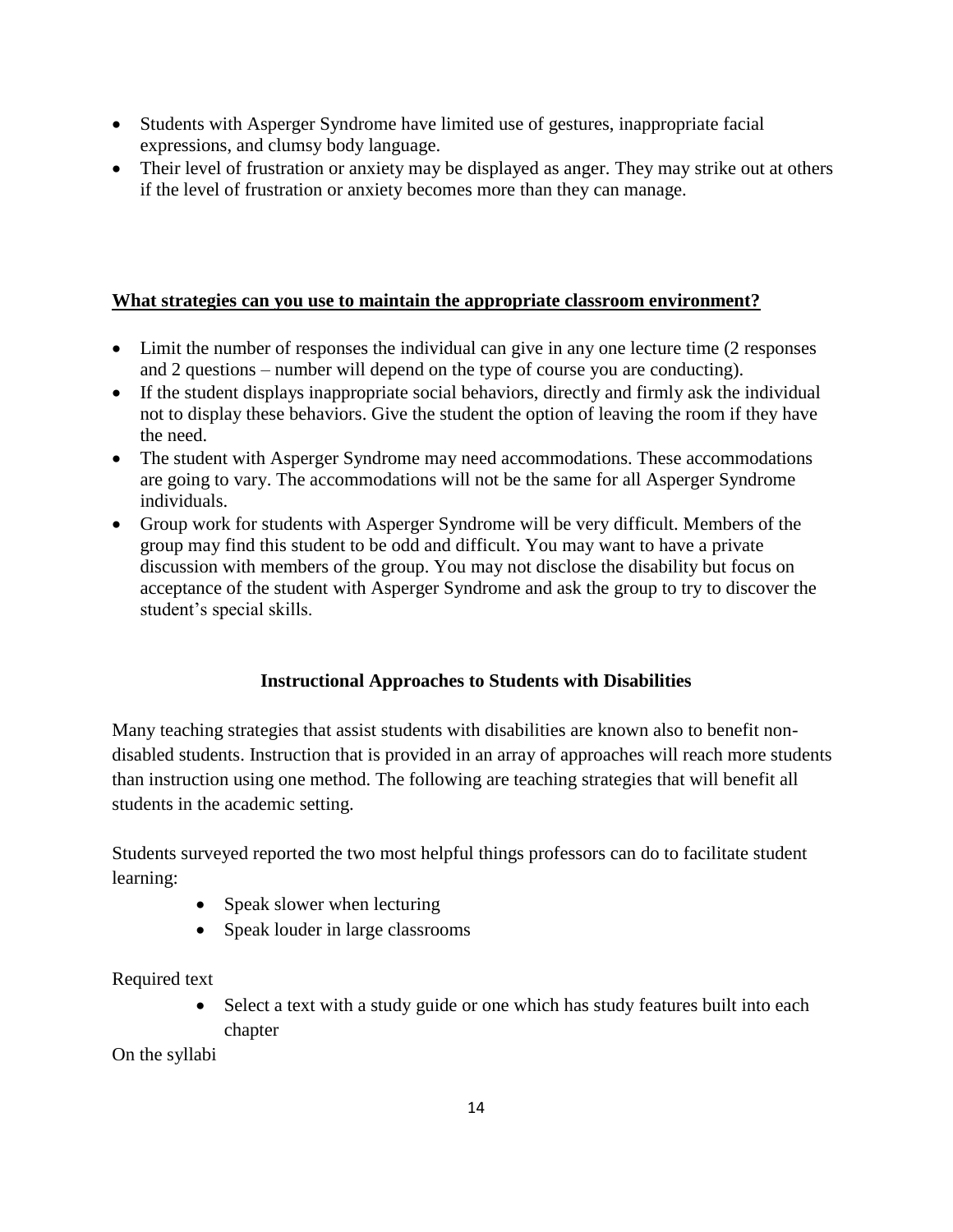- Include a statement that encourages students to inform faculty members of their special needs as soon as possible to ensure that those needs are met in a timely manner
- Make a verbal announcement, stating this information for students who may not be able to read print syllabi

## Before the lecture

- Write key terms or an outline on the board, or prepare a lecture handout
- Create study guides
- Assign advance readings before the topic is due in the class session
- Give students questions that they should be able to answer by the end of each lecture
- Present written information in an audible form as well as a written form (be sure to provide all written course materials to no-print readers in accessible formats and in a timely manner, i.e., at the same time everybody else gets these materials.)

During the lecture

- Briefly review the previous lecture
- Use visual aids such as overheads, diagrams, charts, graphs
- Provide visual aids in alternative formats for non-visual learners in the class
- Allow the use of audio recorders
- Emphasize important points, main ideas, key concepts
- Face the class when speaking
- Explain technical language and terminology
- Speak distinctly and at a relaxed rate, pausing to allow students time for notetaking
- Leave time periodically for questions
- Administer frequent quizzes to provide feedback for students
- Give assignments in writing, as well as orally

## Grading and Evaluation

- Consider alternative test formats and multiple grades for various tasks
- Work with the student promptly to make testing arrangements with Academic Support Services to provide prescribed accommodations.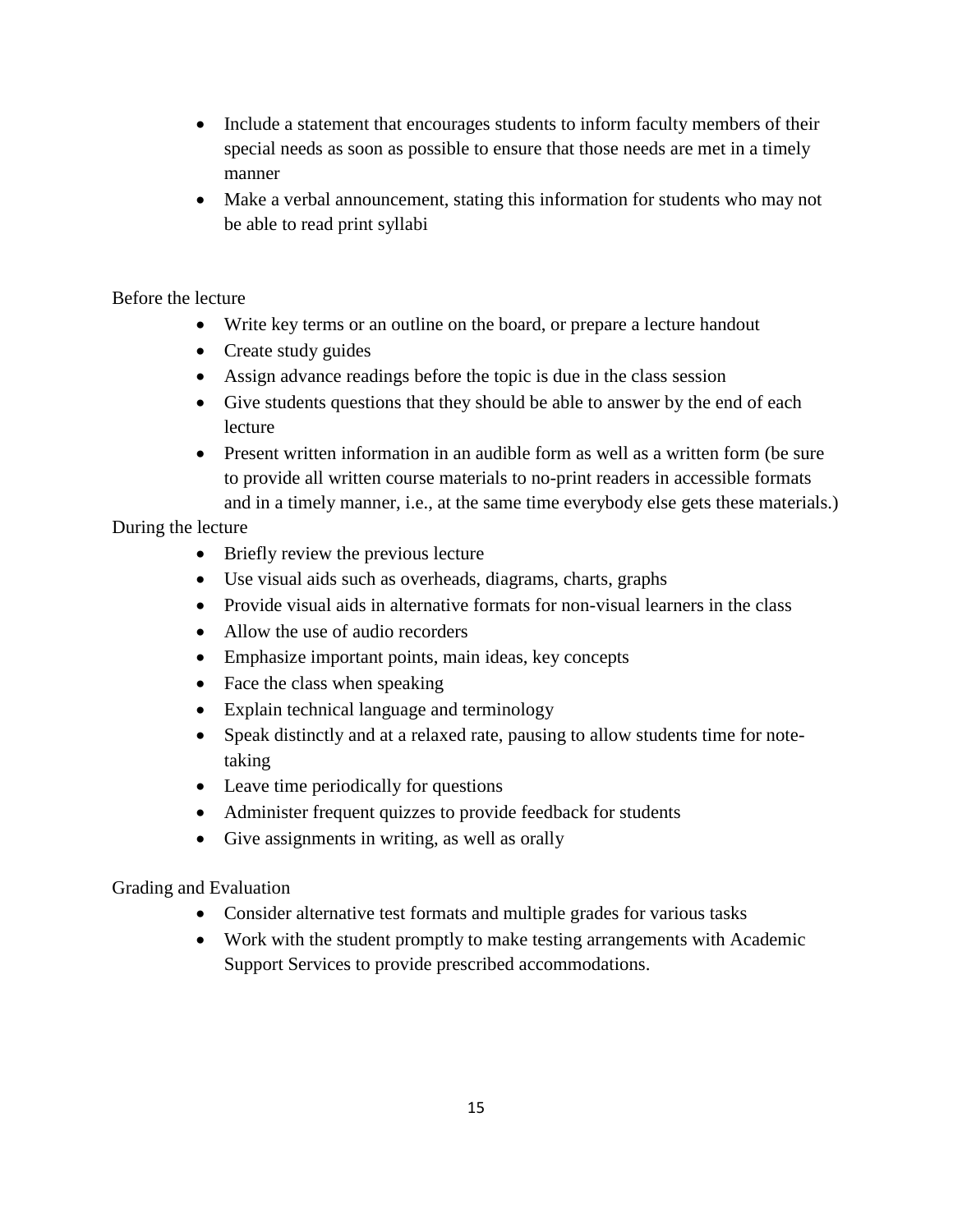#### **Frequently Asked Questions**

Students who use Academic Support Services are directed to meet with the individual professors during office hours at the beginning of the semester in order to discuss how their disability may impact the specific course. The student will provide the professor the "Accommodations" form that indicates the accommodations for that student. Some students choose not to identify themselves, thereby choosing not to utilize recommended class/test modifications, for various reasons. Other students may be involved in a learning disability assessment for much of the semester and may find they are eligible for support services in the middle, or even at the end of the semester. It is important to realize that any student requesting classroom accommodations must make reasonable requests for appropriate accommodations.

#### **Questions and Answers**

1. What do I do if I suspect a student has a disability?

Do not tell a student you think he/she has a disability. Approach the student as you would any other student having difficulty in the class. Inquire about what might be impacting the student's progress in the class. A student with a disability will likely disclose at this time if the difficulties are disability-related. Refer the student to Academic Support Services if he/she discloses a disability or indicates he/she suspects a disability. If neither of these scenarios occurs, we recommend providing the student with a list of campus resources, including Academic Support Services.

2. Is a student required to divulge the nature of the disability?

No, students are not required to tell you the nature of their disabilities or to provide copies of their disability documentation. Students requesting reasonable accommodations do have to provide you with an Accommodation form confirming that they have a documented disability and listing the approved accommodations.

3. Do I need to accommodate the student's disability without any written verification from Academic Support Services?

> No. Students who have been verified for services have written confirmation. If a student does not have a "Reasonable Accommodation" form, please refer him/her to our office in Todd Wehr Hall 211.

4. Who is eligible for exam accommodations and who determines what accommodation they receive?

> Students with disabilities who have functional limitations that would impact their ability to take exams may be eligible for accommodations. The most common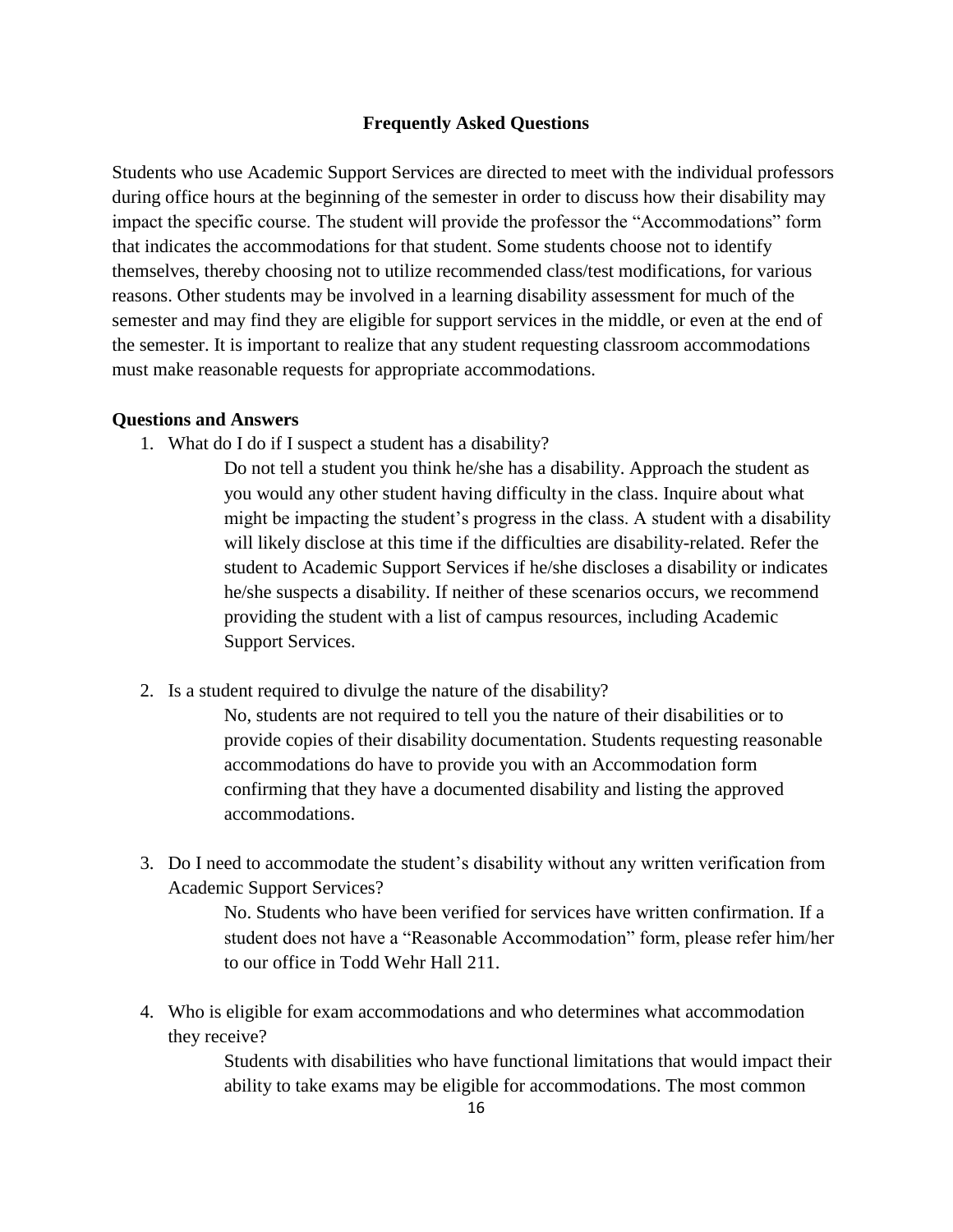accommodations are extended time and the use of a quiet room. While it may sometimes seem that students with disabilities are advantaged in testing arrangements over their non-disabled peers, each accommodation is carefully considered and supported by the documentation of their disability. Accommodations are provided only to ensure that a student's performance on an exam is representative of their mastery of the subject, rather than a reflection of their disability.

5. Should I grade students with disabilities differently?

No. Students with disabilities need to be held to the same academic standards as other students. You are not required to provide specialized materials to the student, or to change your teaching method.

- 6. How do I submit test that will be proctored by Academic Support Services? Tests are to be forward to Academic Support Services over email or faxed or delivered. It is appreciated if tests are forwarded at least 24 hours in advance. If you have questions, please contact Academic Support Services. Completed tests will be delivered to the faculty member's office unless an alternative location is requested.
- 7. What are note taking accommodations?

Some students with disabilities have difficulty taking notes in class because of a disability. To accommodate this disability, Academic Support Services provides an opportunity for the student to receive copies of someone else's notes. The accommodation is provided only when the student is in class; it is not a substitute for attendance.

8. How can I assist a student in getting a note taker from the class?

A student who wants an in-class note taker will give the professor an Accommodation Form asking for their assistance in recruiting a student-note taker from the class. For privacy reasons, it is important not to identify the student with the disability. The note taker will deliver the notes according to the arrangements that are made. Please refer the note taker to Academic Support Services to complete the appropriate paperwork and to receive further instructions.

9. In the past I have had a student with a disability in my class who was very disruptive. He told me that he was late as a result of his disability and that there was nothing I could do about it. He also interrupted my class lectures and group work, and when reprimanded told me that he was protected by the law. Is that true?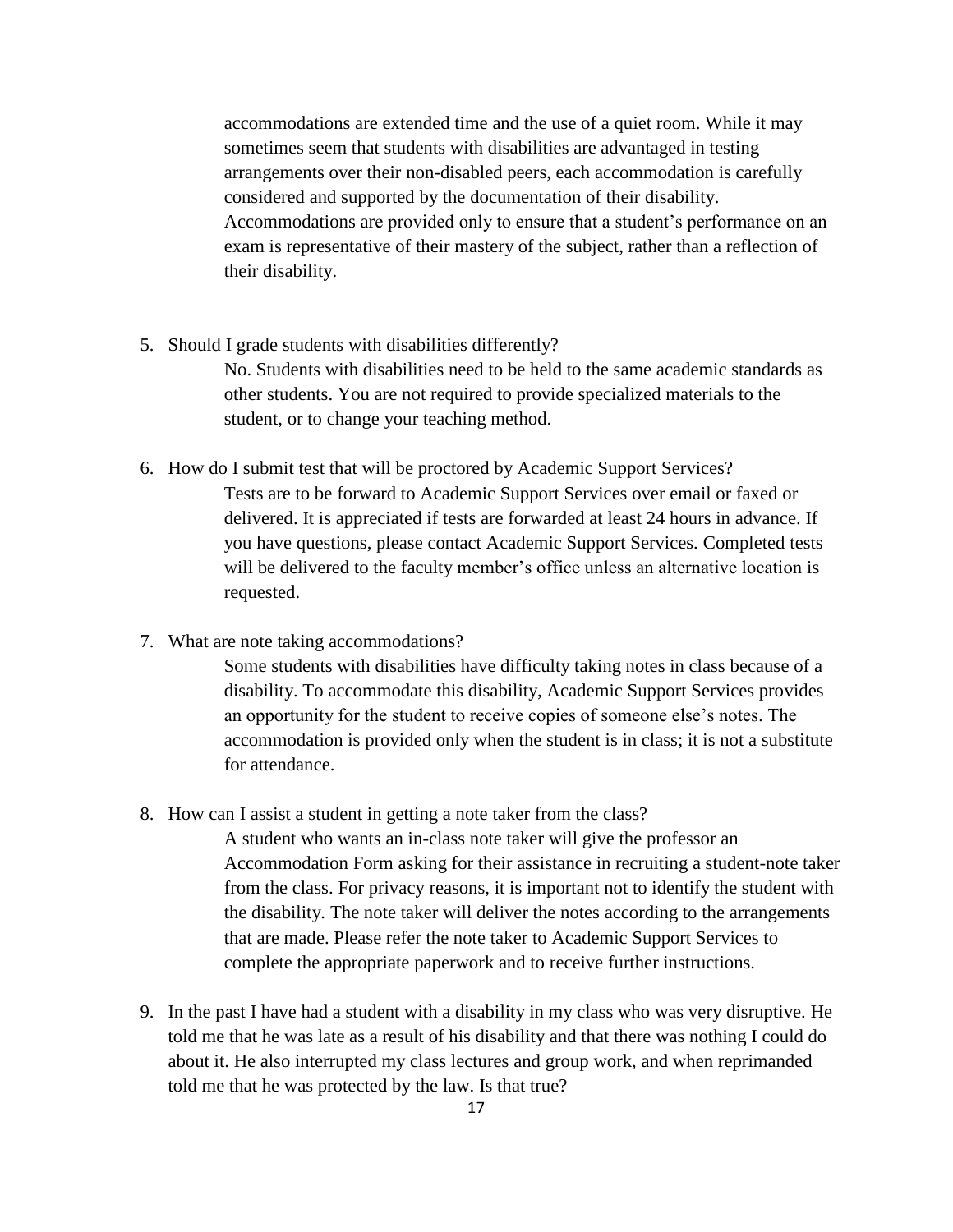All students, regardless of disability status, are required to display appropriate behavior and meet the academic expectations contained in your syllabus. Students are expected to behave civilly, attend class and participate appropriately. The Americans with Disabilities Act requires that reasonable accommodations be made but you are not required to modify academic standards to accommodate inappropriate or disruptive behavior. In addition, Faculty is recognized by having jurisdiction over academic matters such as class attendance, tardiness and due dates for assignments.